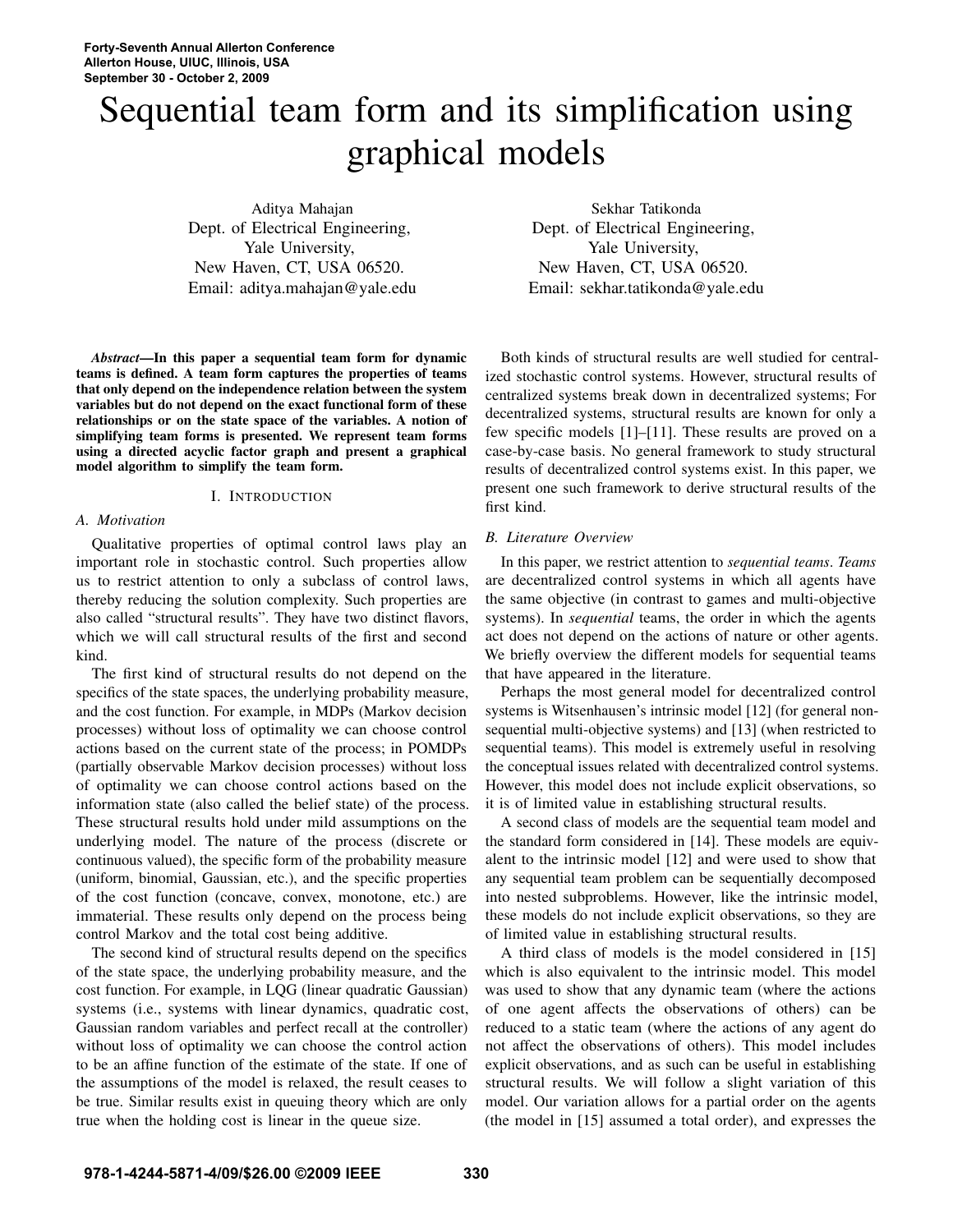joint probability in terms of factorization based on conditional independences (the model in [15] expressed the joint probability in terms of a product measure on primitive random variables).

We use graphical models to represent sequential teams. Various graphical models for sequential teams already exist in the literature. Witsenhausen [1] used a graphical model where each node corresponds to a system dynamics function or a control law. A directed edge from a node f to a node  $q$ indicates that the output of f is an input of q. Ho and Chu  $[2]$ used a directed tree to model partially nested teams. Each node of the tree corresponds to an agent. A directed edge from node  $i$  to node  $j$  indicates that the action of agent  $i$  affects the observation of agent  $j$ . Yoshikawa [4] used a directed multi-graph to represent a sequential team. As in [2], each node corresponds to an agent. A solid directed edge from node  $i$  to node  $j$  indicates that the action of agent  $i$  affects the observation of agent  $i$ ; a dashed directed edge from node  $i$  to node  $j$  indicates that agent  $j$  knows all the data observed at agent i.

None of the above models are appropriate for out purpose. So, we use directed factor graphs to model sequential teams. Factor nodes correspond to system dynamics functions and control functions; variable nodes correspond to system variables. A directed edge from variable x to factor f indicates that x is an input to  $f$ ; a directed edge from factor  $f$  to variable x indicates that  $x$  is an output of  $f$ . Such a directed factor graph allows us to easily reason about the conditional independence relations betweens the system variables.

#### *C. Contribution*

The contributions of this paper are twofold. Firstly, we present a graphical representation of sequential teams. This representation is easy to understand, and at the same time, is general enough to model any finite horizon sequential team (with unconstrained control laws). Secondly, we present a methodology to simplify the team using its graphical representation. This methodology can be automated using standard algorithms from graphical models.

# *D. Notation*

Given two sets A and B,  $A \times B$  denotes their Cartesian product. Given two measurable spaces  $(\mathcal{X}, \mathfrak{X})$  and  $(\mathcal{Y}, \mathfrak{Y})$ ,  $\mathfrak{X} \otimes \mathfrak{Y}$  denotes the product sigma algebra on  $\mathcal{X} \times \mathcal{Y}$ . Given two measures  $\mu_X$  on  $(\mathcal{X}, \mathfrak{X})$  and  $\mu_Y$  on  $(\mathcal{Y}, \mathfrak{Y})$ ,  $\mu_X \otimes \mu_Y$ denotes the product measure on  $(\mathcal{X} \times \mathcal{Y}, \mathfrak{X} \otimes \mathfrak{Y})$ .

Given any set M,  $X_M$  denotes the vector  $\{X_m : m \in M\}$ while  $\mathcal{X}_M$  denotes the product space  $\prod_{m\in M}\mathcal{X}_m$  and  $\mathfrak{X}_M$ denotes the product  $\sigma$ -algebra  $\bigotimes_{m \in M} \mathfrak{X}_m$ .

# *E. Organization*

The rest of this paper is organized as follows. In Section! II We present a model for sequential teams, define a team form, and explain what we mean by simplification of a team form. In Section III, we present some preliminaries on partial orders and graphical models. In Section IV we show how to represent a sequential team form as a graphical model. We discuss

completing a team form in Section V and simplifying a team form in Section VI. We conclude in Section VII.

#### II. SEQUENTIAL TEAMS AND TEAM FORMS

#### *A. Sequential teams*

A sequential team consists of the following.

- 1) A collection of n system variables,  $X_k$ ,  $k \in N$  where  $N = \{1, \ldots, n\}.$
- 2) A collection  $\{(\mathcal{X}_k, \mathfrak{F}_k)\}_{k \in \mathbb{N}}$  of measurable spaces. The system variable  $X_k$  takes values in  $(\mathcal{X}_k, \mathfrak{F}_k)$ ,  $k \in \mathbb{N}$ . The  $\sigma$ -algebras  $\mathfrak{F}_k$ ,  $k \in \mathbb{N}$  contain all singletons and are either Borelian or countably generated.
- 3) A collection  $\{I_k\}_{k\in\mathbb{N}}$  of sets such that  $I_k \subseteq \{1,\ldots,k-\}$ 1}.  $I_k$  is the *information set* for variable  $X_k$ .
- 4) A set  $A \subset N$  of control agents. For  $k \in A$ , agent k chooses the system variable  $X_k$ .  $X_k$  is the control action of agent  $k$ .
- 5) The variables  $X_{N\setminus A}$  are chosen by nature according to a collection  $\{p_k\}_{k \in N \setminus A}$  of stochastic kernels where  $p_k$ is a stochastic kernel from  $(\mathcal{X}_{I_k}, \mathfrak{F}_{I_k})$  to  $(\mathcal{X}_k, \mathfrak{F}_k)$ .
- 6) A set  $R \subset N$ . The variables  $X_R$  are the *reward variables*.

A sequential team is denoted by the tuple  $(N, A, R, \{I_k\}_{k \in N}, \{(\mathcal{X}_k, \mathfrak{F}_k)\}_{k \in N}, \{p_k\}_{k \in N\setminus A}).$  Given a sequential team, the system designer has to choose *control strategy*  $\{g_k\}_{k\in A}$  such that  $g_k$  is a measurable function from  $(\mathcal{X}_{I_k}, \mathfrak{F}_{I_k})$  to  $(\mathcal{X}_k, \mathfrak{F}_k)$ . The choice of a control strategy induces a probability measure on  $X_N$  which is given by

$$
P(dX_N) = \bigotimes_{k \in N \backslash A} p_k(dX_k|X_{I_k}) \bigotimes_{k \in A} \delta_{g_k(X_{I_k})}(dX_k) \tag{1}
$$

The design objective is to choose a control strategy  ${g_k}_{k \in A}$ to maximize the expectation of  $\sum_{k \in R} X_k$  where the expectation is with respect to the induced probability measure given by (1). The corresponding maximum value of this expectation is the *value of the team*.

*Remark:* The optimal design problem described above in an unconstrained optimization problem because the control laws  $g_k$  can be any measurable function from  $(\mathcal{X}_{I_k}, \mathfrak{F}_{I_k})$  to  $(\mathcal{X}_k, \mathfrak{F}_k)$ . Consequently, using randomized control laws does not improve performance [13]. Hence, there is no loss of generality in the above assumption that all control laws  $q_k$  are non-randomized.

# *B. Sequential team forms*

A *sequential team form* is a tuple  $(N, A, R, \{I_k\}_{k\in N})$ , that satisfies the first and third condition of the definition of a team. A sequential team form along with measurable spaces  $\{(\mathcal{X}_k, \mathfrak{F}_k)\}_{k\in\mathbb{N}}$  and stochastic kernels  $\{p_k\}_{k\in\mathbb{N}}$  specifies a sequential team. In the rest of this paper, we will abbreviate "sequential team form" to "team form". In general, we can also have nonsequential team forms.

Two team forms  $\mathcal{T} = (N, A, R, \{I_k\}_{k \in N})$  and  $\mathcal{T}' =$  $(N', A', R', \{I'_k\}_{k \in N'})$  are *equivalent* if the following conditions hold:

1)  $N = N'$ ,  $A = A'$ , and  $R = R'$ ;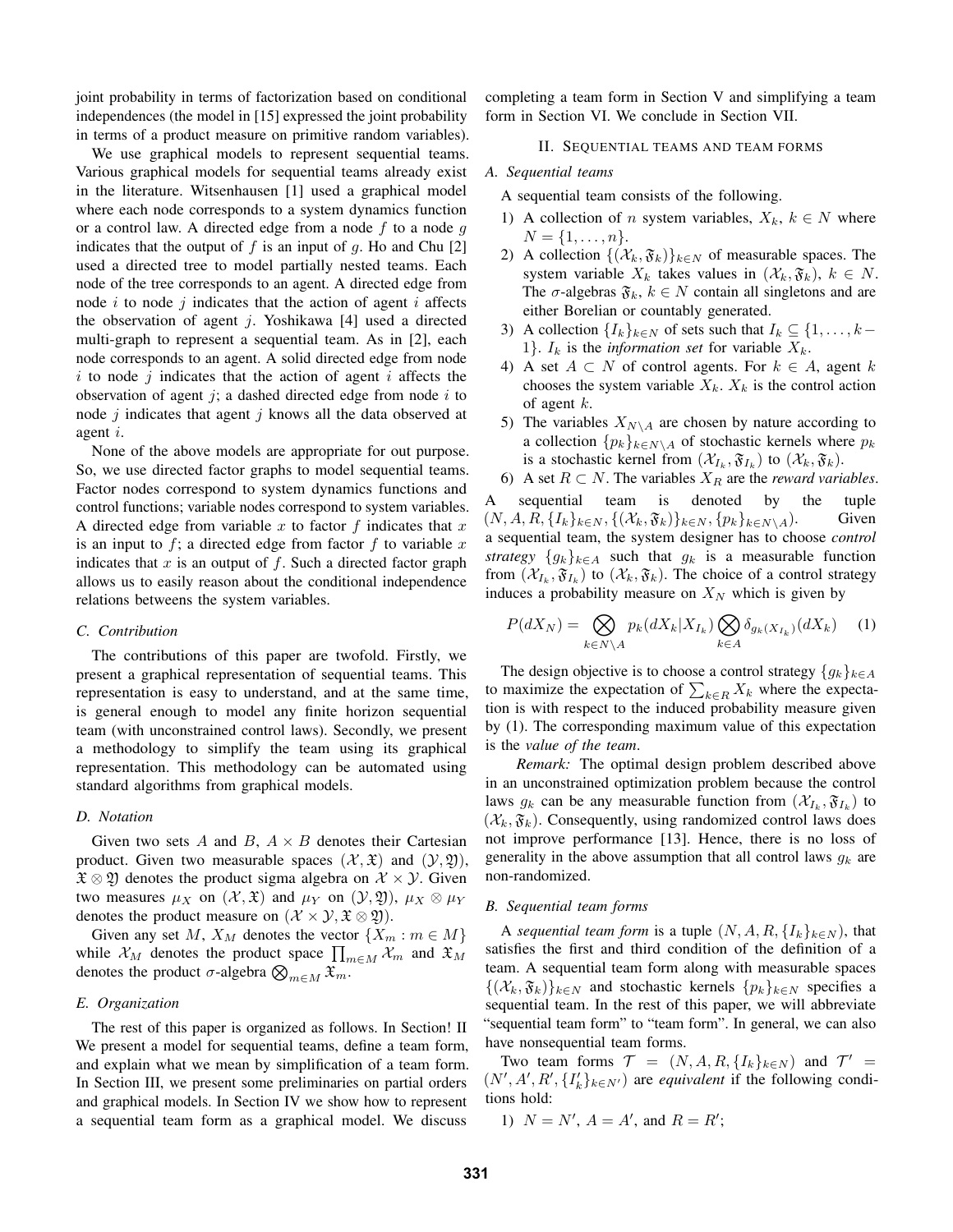- 2) for all  $k \in N \setminus A$ , we have  $I_k = I'_k$ ;
- 3) for any choice of measurable spaces  $\{(\mathcal{X}_k, \mathfrak{F}_k)\}_{k \in \mathbb{N}}$  and stochastic kernels  $\{p_k\}_{k \in N \setminus A}$ , the values of the teams corresponding to  $T$  and  $T'$  are the same.

The first two conditions can be verified trivially. There is no easy way to check the last condition.

A team form  $\mathcal{T}' = (N', A', R', \{I'_k\}_{k \in N'})$  is a *simplification* of a team form  $\mathcal{T} = (N, A, R, \{I_k\}_{k \in N})$  if  $\mathcal{T}'$  is equivalent to  $T$  and

$$
\sum_{k\in A}|I_k'| < \sum_{k\in A}|I_k| \, .
$$

 $\mathcal{T}'$  is a *strict simplification* of  $\mathcal{T}$  if  $\mathcal{T}'$  is equivalent to  $\mathcal{T}$ ,  $|I'_k| \leq |I_k|$  for  $k \in N$ , and at least one of these inequalities is strict.

We are interested in the following question. *Given a sequential team form, can we simplify it?* In this paper, we present a methodology to simplify sequential team forms This methodology is based on ideas from partial orders and graphical models, so we briefly overview these areas in the next section.

#### III. PRELIMINARIES

# *A. Partial orders*

A *strict partial order*  $\prec$  on a set S is a binary relation that is transitive, irreflexive, and asymmetric. A set with a partial order on it is called a *partially ordered set* or a *poset*.

The *reflexive closure*  $\preceq$  of a partial order  $\prec$  is given by  $a \preceq$ b if and only if  $a \prec b$  or  $a = b$ . The relation  $\preceq$  is transitive, reflexive, and antisymmetric. It is also called a *non-strict partial order*. A non-strict partial order is *total* if for all a and b in S,  $a \preceq b$  or  $b \preceq a$ .

Let A be a subset of a partially ordered set  $(S, \prec)$ . Then, the *lower set* of A, denoted by  $\overline{A}$  is defined as  $\overline{A} := \{b \in S : b \leq b\}$ a for some  $a \in A$ . By duality, the *upper set* of A, denoted by  $\overrightarrow{A}$  is defined as  $\overrightarrow{A} := \{b \in S : a \leq b \text{ for some } a \in A\}.$ 

For singleton sets  $\{a\}$ , we will denote  $\{a\}$  and  $\{a\}$  by  $\overleftarrow{a}$ and  $\overrightarrow{a}$ .

#### *B. Directed graphs*

A *directed graph*  $G$  is a tuple  $(N, E)$  where N is the set of nodes and  $E \subseteq N \times N$  is the set of edges. An edge  $(u, v)$  in E is considered directed from u to v; u is *in-neighbor* or *parent* of v, v a *out-neighbor* or *child* of u, and u and v are *neighbors*. The set of in-neighbors of v, also called the *in-neighborhood* of v, is denoted by  $N_{\mathcal{G}}^-(v)$ ; the set of out-neighbors of u, also called the *out-neighborhood* of u, is denoted by  $N^+_{\mathcal{G}}(v)$ ; the set of neighbors of u, also called the *neighborhood* of u, is denoted by  $N_G(u)$ .

A *path* is a sequence of nodes such that each node has a directed edge to the next node in the sequence. The first node of a path is its *start node*, the last node is its *end node*. A *cycle* is a path with the same start and end node. A *trail* is a sequence of nodes such that each node is a neighbor of the next node in the sequence.

A *directed acyclic graph* (DAG) is a directed graph with no cycles. A DAG  $\mathcal{G}(N, E)$  gives rise to a partial order  $\prec_{\mathcal{G}}$ 

on its its nodes: for u, v in N,  $u \prec_G v$  when there exists a path from u to v. Thus, the induced partial order  $\prec_{\mathcal{G}}$  is the transitive closure of the edge set E. The lower set  $\overline{v}$  of a node  $v$  in  $N$  is equivalent to the set of all nodes  $u$  in  $N$  such that there is a path from  $u$  to  $v$ . This set is also called the *ancestors* of v. In addition, the lower set  $\overline{A}$  of a subset A of N is called the *ancestral set* of A. Similarly, the upper set  $\vec{u}$ of a node  $u$  in  $N$  is equivalent to the set of all nodes  $v$  in  $N$ such that there is a path from  $u$  to  $v$ . This set is also called the *descendants* of u. In addition, the upper set  $\overrightarrow{A}$  of a subset A of N is called the *descendant set* of A.

A *bipartite directed graph* is a directed graph whose nodes can be divided into two disjoint sets  $N_1$  and  $N_2$  such that  $E \subseteq (N_1 \times N_2) \cup (N_2 \times N_1)$ , that is, every edge has a node in  $N_1$  and another in  $N_2$ .

# *C. Graphical model*

A *graphical model* is a graph that captures conditional independence relation between random variables. In this paper, we will use a *directed acyclic factor graph* (DAFG) as a graphical model. A DAFG  $G(V, F, E)$  is an acyclic bipartite directed graph with two kinds of nodes, variable nodes V and factor nodes  $F$ . Each variable node  $v$  in  $V$  corresponds to a random variable  $X_v$ . The random variable  $X_v$  takes values in some measurable space  $(\mathcal{X}_v, \mathfrak{F}_k)$ . Each factor node f in F corresponds to a stochastic kernel  $p_f$  from  $(\mathcal{X}_{N_g^{-}(f)}, \mathfrak{F}_{N_g^{-}(f)})$ to  $(\mathcal{X}_{N_{\mathcal{G}}^+(f)}, \mathfrak{F}_{N_{\mathcal{G}}^+(f)})$ . The joint probability measure on  $\check{X}_V$  is given by

$$
P(dX_V) = \bigotimes_{f \in F} p_f(dX_{N^+_g(f)} | X_{N^-_g(f)}).
$$

Such a joint measure is said to have a *recursive factorization* according to the DAFG  $G$ . All joint measures that have a recursive factorization according to a DAFG are denoted by  $\mathcal{P}_{\mathcal{G}(V, F, E)}$ .

Given a joint probability measure  $P(dX_V)$  on  $X_V$ , and sets A, B,  $C \subseteq V$ ,  $X_A$  is *independent* of  $X_B$  given  $X_C$  if

$$
P\left(X_A \,|\, X_B, X_C\right) = P\left(X_A \,|\, X_C\right)
$$

#### *D. Graphical model with deterministic nodes*

Traditionally, graphical models capture conditional independence relation between random variables that hold for all probability measures that have recursive factorization according to a graph. In stochastic control problems, the control actions are generated using non-randomized functions. As such, in stochastic control problems, one is interested in conditional independence relation between random variables that hold for all probability measures where certain variables are deterministic functions of their parent variables, while others are stochastic functions of their parent variables. Such conditional independence relations can be captured using DAFG with deterministic nodes.

A DAFG G with deterministic nodes is a tuple  $(V, F, E, D)$ where  $(V, F, E)$  is a DAFG and  $D \subseteq F$  is the set of deterministic factors. When we draw a DAFG with deterministic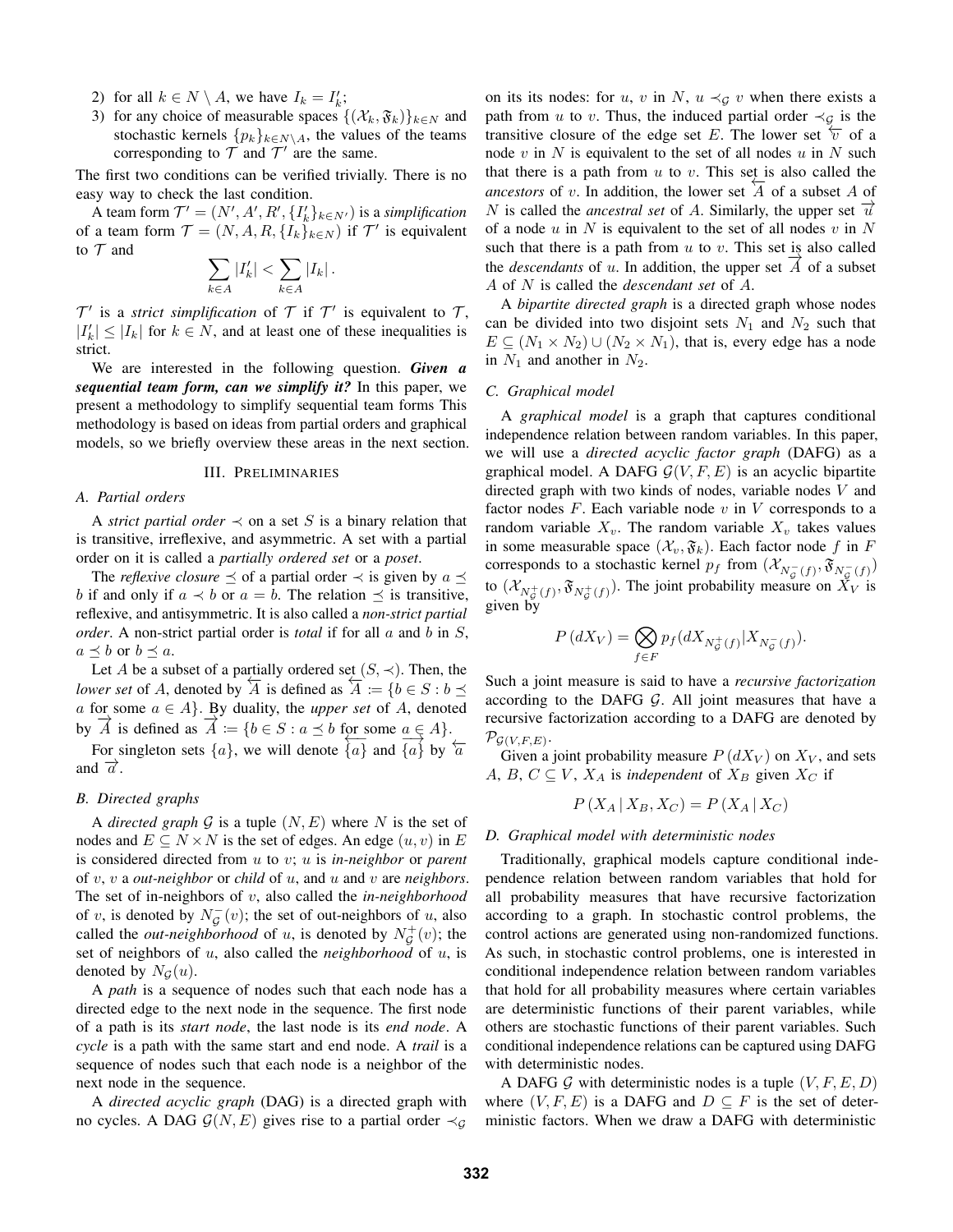nodes, we use circles to indicate variable nodes and squares to indicate factor nodes. Deterministic factors are indicated by solid squares whilst stochastic factors are indicated by hollow squares. In the rest of this paper, we will call a DAFG with deterministic nodes simply as a DAFG.

In a DAFG  $G(V, F, E, D)$ , each variable v in V corresponds to a random variable  $X_v$ , each stochastic factor node f in  $F \backslash D$ corresponds to a stochastic kernel  $p_f$  from  $(\mathcal{X}_{N_g^{-}(f)}, \mathfrak{F}_{N_g^{-}(f)})$ to  $(\mathcal{X}_{N_c^+(f)}, \mathfrak{F}_{N_c^+(f)})$ , and each deterministic node d in D corresponds to a measurable function  $g_d$  from  $(\mathcal{X}_{N_g^{-}(f)}, \mathfrak{F}_{N_g^{-}(f)})$ to  $(\mathcal{X}_{N_{\mathcal{G}}^+(f)}, \mathfrak{F}_{N_{\mathcal{G}}^+(f)})$ . The joint probability measure on  $\bar{X}_V$  is given by

$$
\begin{split} P\left(dX_V\right) = \bigotimes_{f \in F \backslash D} p_f(X_{N^+_g(f)} | X_{N^-_g(f)}) \\ \times \bigotimes_{f \in D} \delta_{g_f(X_{N^-_g(f)})} (dX_{N^+_g(f)}). \end{split}
$$

Such a joint measure is said to have a *deterministic recursive factorization* according to the DAFG G (with deterministic nodes). All joint measures that have deterministic recursive factorization according to a DAFG are denoted by  $\mathcal{P}_{\mathcal{G}(V,F,E,D)}$ , or, when there is no ambiguity, simply by  $\mathcal{P}_{G}$ .

Given a DAFG  $G(V, F, E, D)$  and sets A, B,  $C \subseteq V$ ,  $X_A$  is *deterministically irrelevant* to  $X_B$  given  $X_C$  if  $X_A$ is independent to  $X_B$  given  $X_C$  for *all* joint measures  $P(X_V)$ in  $\mathcal{P}_{\mathcal{G}}$ . All variable nodes that are deterministically irrelevant to  $X_A$  given  $X_C$ , denoted by  $R_\mathcal{G}^-(X_A | X_C)$ , can be determined in linear time in the size of the graph using a deterministic generalization of d-separation called D-separation [17], [18].

# *E. Observations and functional observations*

Given a DAFG  $G(V, F, E, D)$ , a variable  $X_v$  is *observed* at a factor node f if  $v \in N_G^-(f)$ . A variable  $X_v$  is func*tionally observed* at a factor node f if every variable node in  $N_{\mathcal{G}}^-(N_{\mathcal{G}}^-(v))$  is either observed or functionally observed at  $f$ . The set of functional observations at a factor node is denoted by  $O_{\mathcal{G}}^+(f)$  and equals to the set of variables that are deterministically irrelevant to  $X_V$  given  $X_{N_g^{-}(f)}$ , i.e.,  $O_{\mathcal{G}}^+(f) = R_{\mathcal{G}}^-(X_V | X_{N_{\mathcal{G}}^-(f)})$ . A variable v is *strict functional observation* at a factor node  $f$ , if  $v$  is not observed at  $f$ but is functionally observed at  $f$ . The set of strict functional observations at a factor node is denoted by  $O_{\mathcal{G}}^-(f)$  and equals to the set of functional observations minus the in-neighborhood, i.e.,  $O_{\mathcal{G}}^-(f) = O_{\mathcal{G}}^+(f) \setminus N_{\mathcal{G}}^-(f)$ .

# IV. GRAPHICAL MODEL FOR A TEAM FORM

A team form  $\mathcal{T} = (N, A, R, \{I_k\}_{k \in N})$  can be represented as a DAFG as follows. Let  $k^0$  denote  $(k, 0)$  and  $k^1$  denote  $(k, 1)$ . Now, consider a DAFG with  $V = N \times \{0\}$ ,  $F = N \times \{1\}$ ,  $E = \{(k^1, k^0) : k \in N\} \cup \{(i^0, k^1) : k \in N, i \in I_k\}$ , and  $D = A \times \{1\}$ . Thus, for each system variable  $X_k$ , we have a variable node  $k^0$  and a factor node  $k^1$  in the graph. The variable node represents  $X_k$  and the factor node represents the "function",  $g_k$  for control actions and  $p_k$  for others, that generates the variable node. For each  $k \in N$ , we add an edge



Fig. 1. A Markov decision process



Fig. 2. The team form of a Markov decision process.

from the factor node  $k^1$  to the variable node  $k^0$ . For  $i, k \in N$ such that  $i \in I_k$ , we add an edge from the variable node  $i^0$ to the factor node  $k<sup>1</sup>$ . The factor nodes corresponding to the control actions are deterministic. This DAFG  $G = (V, F, E, D)$ along with the reward nodes  $R^0 = R \times \{0\}$  is a graphical model for the team form  $\mathcal{T} = (N, A, R, \{I_k\}_{k \in N}).$ 

We assign a label to each node in the DAFG  $G$ . For an abstract sequential team form,  $X_k$  is the label of  $k^0$ ,  $p_k$  is the label of  $k^1$ ,  $k \in N \setminus A$ , and  $g_k$  is the label of  $k^1$ ,  $k \in A$ . For a specific sequential team form, we will use labels that are natural to the setup. In the remainder of this paper, we will the index and the label of nodes interchangeably.

Since G is a DAFG, it induces a partial order  $\prec_G$  on its nodes. As explained earlier, this partial order  $\prec_G$  is the transitive closure on the edge set E. When restricted to  $V \times V$ , this partial order  $\prec_G$  induces a partial order  $\prec_N$  on  $X_N$ . Likewise, when restricted to  $D \times D$ , the partial order  $\prec_G$  induces a partial order  $\prec_A$  on  $\{g_k\}_{k\in A}$ . Thus, for any sequential team form, there is a partial order on the decision makers. This is consistent with the result in [13] that a team problem is sequential if and only if there is a partial order on the decision makers.

To fix ideas, we consider some examples of sequential teams and their corresponding graphical model.

*Example 1 (Markov decision process):* A Markov decision process, shown in FigurE 1, consists of a plant and a controller. The state  $S_t$  of the plant evolves according to

$$
S_{t+1} = f_t(S_t, A_t, W_t), \quad t = 1, \dots, T-1 \tag{2}
$$

where  $A_t$  is the control action and  $W_t$  is plant disturbance. The process  $\{W_t, t = 1, \ldots, T\}$  is an independent process and is also independent of  $S_1$ . The controller observes the state of the plant. It has perfect memory, so it remembers everything that it has seens and done in the past, and choose a control action  $A_t$  according to

$$
A_t = g_t(S_1, \ldots, S_t, A_1, \ldots, A_{t-1})
$$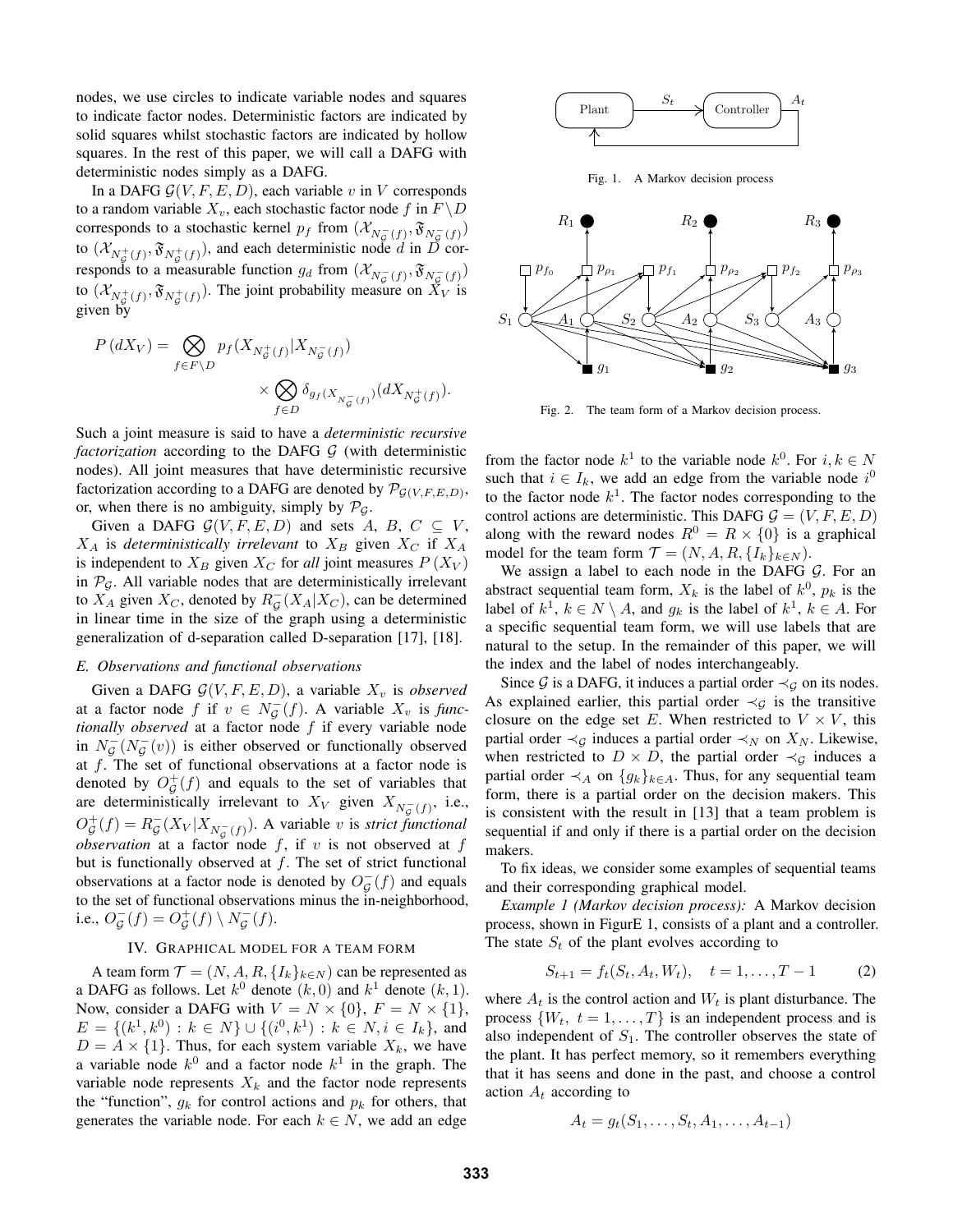

Fig. 3. A simple two agent team



Fig. 4. The team form of a simple two agent team.

At each time a reward  $R_t = \rho_t(S_t, A_t)$  is obtained. The objective is to choose a control strategy  $(g_1, \ldots, g_T)$  so as to maximize the expected value of  $\sum_{t=1}^{T} R_t$ .

The above model is a sequential team with  $n = 3T$ variables— $T$  state variables,  $T$  action variables, and  $T$  reward varaibles. Instead of denoting these by an index  $N =$  $\{1, \ldots, n\}$ , for ease of understanding we will denote them by their labels. Thus, the team form corresponding to a Markov decision process is given as follows.

- 1)  $X_N = \{S_1, \ldots, S_T, A_1, \ldots, A_T, R_1, \ldots, R_T\}$ . The control variables are  $X_A = \{A_1, \ldots, A_T\}$  and the reward variables are  $\mathcal{X}_R = \{R_1, \ldots, R_T\}.$
- 2) For  $X_k = A_t \in \mathcal{X}_A$ ,  $X_{I_k} = \{S_1, \ldots, S_t,$  $A_1, \ldots, A_{t-1}$ ; for  $X_k = R_t \in \mathcal{X}_R$ ,  $X_{I_k} = \{X_t, A_t\}$ ; and for  $X_k \in S_t \in \mathcal{X}_{N \setminus (A \cup R)}$ ,  $X_{I_k} = \emptyset$  when  $t = 1$ , and  $(X_{t-1}, A_{t-1})$  otherwise.

This team form can be represented as a factor graph. This factor graph is shown in Figure 2 for  $T = 3$ .  $p_{f_t}$  and  $p_{\rho_t}$  are the stochastic kernels corresponding to the functions  $f_t$  and  $\rho_t$ .

*Example 2 (A simple two agent team):* Consider a simple two agent team, shown in Figure 3, that consists of a plant and two controller.  $\{S_t, t = 1, \ldots, T\}$  denotes the state of the plant and  $\{A_t^i, t = 1, ..., T\}$  denotes the control actions of the controller  $i, i = 1, 2$ . The plant is updated according to a plant function  $f_t$ ,

$$
S_{t+1} = f_t(S_t, A_t^1, A_t^2, W_t), \quad t = 1, \dots, T-1 \tag{3}
$$



Fig. 5. A simple two agent team with shared randomness



Fig. 6. The team form of a simple two agent team with common randomness.

where  $\{W_t, t = 1, \ldots, T\}$  is a sequence of independent random variables that are also independent of  $S_1$ . Each controller observes the state of the plant and has perfect memory, so it remembers everything that it has seens and done in the past. Controller *i* choose a control action  $A_t^i$  according to

$$
A_t^i = g_t^i(S_1, \dots, S_t, A_1^i, \dots, A_{t-1}^i)
$$

At each time a reward  $R_t = \rho_t(S_t, A_t^1, A_t^2)$  is obtained. The objective is to choose a control strategy  $(g_1^1, \ldots, g_T^1;$  $g_1^2, \ldots, g_T^2$ ) so as to maximize the expected value of  $\sum_{t=1}^T R_t$ .

The above model is a sequential team with  $n = 4T$ variables— $T$  state variables,  $2T$  action variables, and  $T$  reward varaibles. As in the expample on Markov decision process, instead of denoting the variables by an index, we denote them by their labels. Thus, the team form corresponding to this model is given as follows.

- 1)  $X_N$  = { $S_1, \ldots, S_T, A_1^1, \ldots, A_T^1, A_1^2, \ldots, A_T^2$ ,  $R_1, \ldots, R_T$ . The control variables are  $X_A = \{A_1^1, \ldots, A_T^1, A_1^2, \ldots, A_T^2\}$  and the reward variables are  $X_R = \{R_1, \ldots, R_T\}.$
- 2) For  $X_k = A_t^i \in \mathcal{X}_A$ ,  $X_{I_k} = \{S_1, \ldots, S_t,$  $A_1^i, \ldots, A_{t-1}^i\};$  for  $X_k = R_t \in \mathcal{X}_R$ ,  $X_{I_k} =$  $\{X_t, A_t^1, A_t^2\}$ ; and for  $X_k \in S_t \in \mathcal{X}_{N \setminus (A \cup R)}$ ,  $X_{I_k} = \emptyset$ when  $t = 1$ , and  $(X_{t-1}, A_{t-1}^1, A_{t-1}^2)$  otherwise.

This team form can be represented as a factor graph. This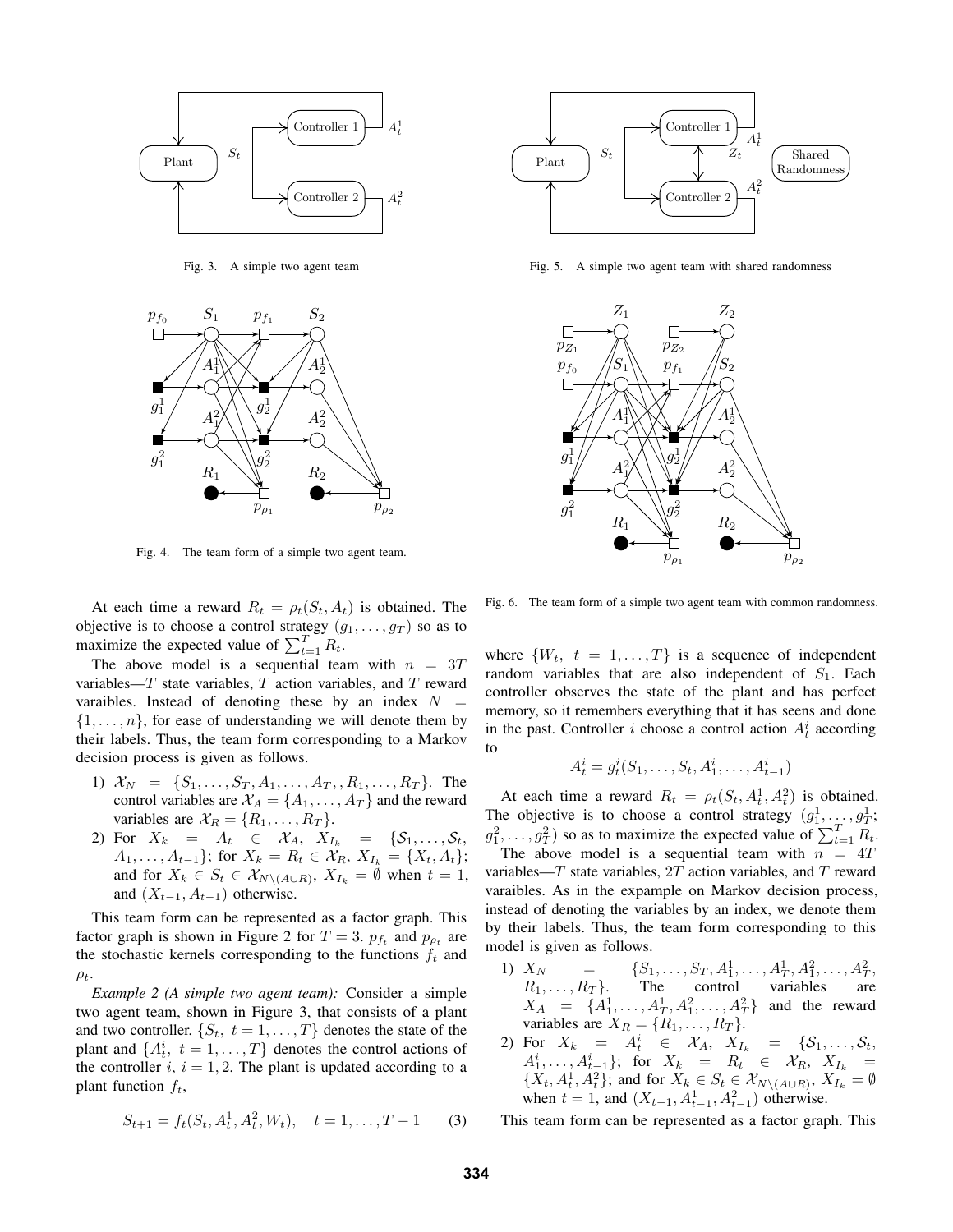

Fig. 7. A real time communication system



Fig. 8. The team form of a real time communication system.

factor graph is shown in Figure 4 for  $T = 2$ .  $p_{f_t}$  and  $p_{\rho_t}$  are the stochastic kernels corresponding to the functions  $f_t$  and  $\rho_t$ .

*Example 3 (Team with shared randomness):* Consider a two agent team, shown in Figure 5, which is similar to Example 2 except that both agents observe a i.i.d. process  $\{Z_t, t = 1, \ldots, T\}$  that is independent of  $\{W_t, t = 1, \ldots, T\}$ and S1. We call this process *shared randomness*. Thus, controller *i* chooses a control action  $A_t^i$  according to

$$
A_t^i = g_t^i(S_1, \dots, S_t, A_1^i, \dots, A_{t-1}^i, Z_1, \dots, Z_t)
$$
 (4)

The plant dynamics, the reward function, and the objective are the same as in Example 2.

The above model is a sequential team with  $n = 5T$ variables— $T$  state variables,  $2T$  action variables,  $T$  reward variabls, and  $T$  shared randomness variables. As before, we denote the variables by their label. The team form corresponding to this model is given as follows.

- 1)  $X_N$  = { $S_1, \ldots, S_T, A_1^1, \ldots, A_T^1, A_1^2, \ldots, A_T^2$ ,  $R_1, \ldots, R_T, Z_1, \ldots, Z_T$ . The control and the reward variables are the same as in Example 2.
- 2) For  $X_k = A_t^i \in \mathcal{X}_A$ ,  $X_{I_k} = \{S_1, \ldots, S_t, A_1^i, \ldots, A_{t-1}^i,$  $Z_1, \ldots, Z_t$ ; for  $X_k = Z_t$ ,  $X_{I_k} = \emptyset$ ; for  $X_k = R_t$  and  $X_k = S_t$ ,  $X_{I_k}$  is the same as in Example 2.

This team form can be represented as a factor graph. This factor graph is shown in Figure 6 for  $T = 2$ .  $p_{f_t}$  and  $p_{\rho_t}$  are the stochastic kernels corresponding to the functions  $f_t$  and  $\rho_t$ ;  $p_{Z_t}$  the probability density function for  $Z_t$ .

*Example 4 (Real-time source coding):* Consider a simple real-time communication system, shown in Figure 7, that consists of a source, an encoder and a decoder. This system was originally studied in [19].  $\{S_t, t = 1, ..., T\}$  denotes the source output;  $\{Y_t, t = 1, \ldots, T\}$  denotes the encoded

symbols; and  $\{\hat{S}_t, t = 1, \dots, T\}$  denotes the decoder outputs. The source is a first-order Markov source, so

$$
P(S_{t+1} | S_1, \ldots, S_t) = P(S_{t+1} | S_t) = Q_t(S_{t+1} | S_t).
$$

The encoded symbols are generated according to

$$
Y_t = c_t(S_1, \ldots, S_t, Y_1, \ldots, Y_{t-1}).
$$

The decoder is a finite memory decoder.  $\{M_t, t = 1, \ldots, T\}$ denotes the memory of the decoder. The decoder generates a decoded symbol according to

$$
\hat{S}_t = g_t(Y_t, M_{t-1}),
$$

and then updates its memory according to

$$
M_t = l_t(Y_t, M_{t-1}).
$$

At each time a distortion  $D_t = \rho_t(S_t, \hat{S}_t)$ . The objective is to choose a communication strategy  $(c_1, \ldots, c_T;$  $g_1, \ldots, g_T; l_1, \ldots, l_T$  so as to minimize the expected value of  $\sum_{t=1}^{T} D_t$ .

The above model is a sequential team with  $n = 5T$ variables— $T$  source outputs,  $T$  encoded symbols,  $T$  memory contents, T decoded symbols, T distortion variables. As in previous examples, we denote the variables by their index. The team form corresponding to this model is given as follows.

- 1)  $X_N = \{S_1, \ldots, S_T, Y_1, \ldots, Y_T, M_1, \ldots, M_T, \}$  $\hat{S}_1, \ldots, \hat{S}_T, D_1, \ldots, D_T$ . The control variables are  $X_A = \{Y_1, \ldots, Y_T, M_1, \ldots, M_T, \hat{S}_1, \ldots, \hat{S}_T\}$  and the reward variables are  $X_R = \{D_1, \ldots, D_T\}.$
- 2) For  $X_k = Y_t$ ,  $X_{I_k} = \{S_1, \ldots, S_t, Y_1, \ldots, Y_{t-1}\};$  for  $X_k = M_t$ ,  $X_{I_k} = \{Y_1\}$  when  $t = 1$ , and  $\{Y_t, M_{t-1}\}$ otherwise; for  $X_k = \hat{S}_t$ ,  $X_{I_k} = \{Y_1\}$  when  $t = 1$ , and  ${Y_t, M_{t-1}}$  otherwise; for  $X_k = D_t, X_{I_k} = {S_t, \hat{S}_t};$ and for  $X_k = S_t$ ,  $X_{I_k} = \emptyset$  when  $t = 1$ , and  $\{S_{t-1}\}\$ otherwise.

This team form can be represented as a factor graph. This factor graph is shown in Figure 8 for  $T = 3$ .  $p_{\rho t}$  is the stochastic kernels corresponding to the function  $\rho_t$ .

# V. COMPLETION OF A TEAM FORM

A team form  $\mathcal{T} = (N, A, R, \{I_k\}_{k \in N})$  is *complete* if for  $k, l \in \mathcal{A}, k \neq l$ , such that  $I_k \subset I_l$  we have  $X_k \in I_l$ . Equivalently, a team form is complete if its graphical model has no deterministic factor node with strict functional observations.

Any team form  $\mathcal{T} = (N, A, R, \{I_k\}_{k \in N})$  can be completed as follows. Let  $G = (V, F, E, D)$  be its corresponding graphical model. If for all f in D,  $O_G^-(f) = \emptyset$  then T is complete. Otherwise, pick an  $f \in \mathcal{D}$  such that  $O_{\mathcal{G}}^-(f) \neq \emptyset$ . Create a new graphical model  $G' = (V', F', E', D')$  with  $V' = V, \mathcal{F}' = \mathcal{F}$ ,  $\mathcal{E}' = \mathcal{E} \cup \{(v, f) : v \in O_{\mathcal{G}}^-(f)\}\$ , and  $\mathcal{D}' = \mathcal{D}$ . If  $\mathcal{G}'$  is complete then stop, otherwise repeat the above procedure with  $\mathcal{G}'$ . Since the number of vertices (and hence the maximum number of possible edges) in the graphical model are finite, the above process, which adds edges to the graph at each step, will always terminate. The team form  $T'$  corresponding to the terminal graphical model is called the *completion*<sup>1</sup> of  $\mathcal{T}$ .

<sup>&</sup>lt;sup>1</sup>This notion of completion of a team form is similar to the notion of strict expansion of an information structure used in [20].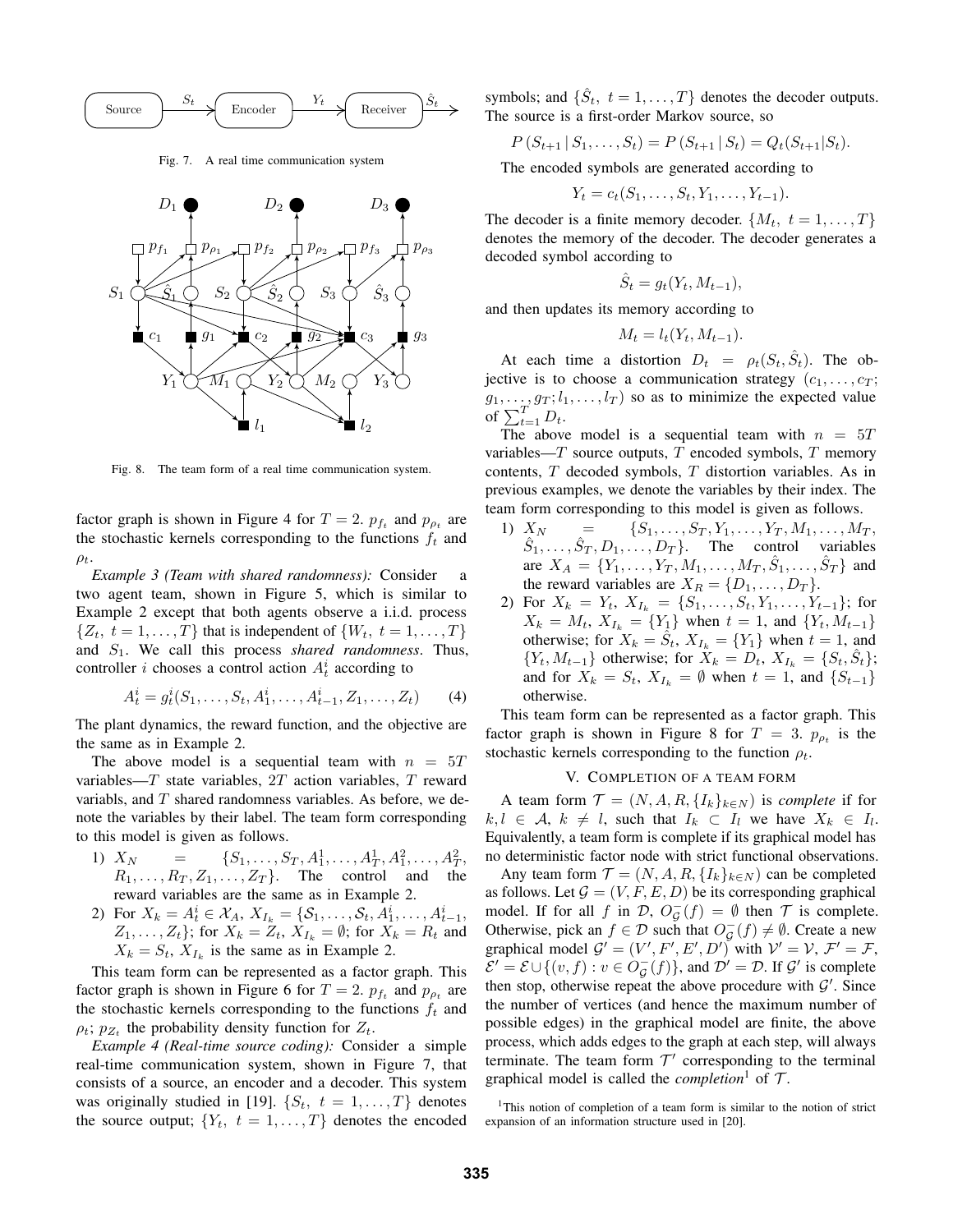The competition of a team is not unique. Depending on the order in which we complete the graphical model, we may end up with different completions. Nevertheless, all of them are equivalent to the original team form.

*Proposition 1:* All the completions of a team form are equivalent to it.

*Proof:* Let  $\mathcal{T} = (N, A, R, \{I_k\}_{k \in N})$  be a team form and  $\mathcal{T}' = (N', A', R', \{I'_k\}_{k \in N'})$  be (one of) its completion. The procedure for completing a team form adds edges into the deterministic factors of graphical model corresponding to  $\mathcal{T}$ . So, the first two properties of equivalence—(1)  $\mathcal{N}' = \mathcal{N}$ ,  $\mathcal{A}' = \mathcal{A}, \mathcal{R}' = \mathcal{R}$ ; and (2) for all  $k \in \mathcal{N} \setminus A, I'_k = I_k$ —are satisfied by construction. Thus, we only need to check the third property. This means that we need to show that for any choice of measurable spaces  $\{(\mathcal{X}_k, \mathfrak{F}_k)\}_{k \in \mathcal{N}}$  and stochastic kernels  $\{p_k\}_{k\in\mathcal{N}\setminus\mathcal{A}}$ , the values of the teams corresponding to  $\mathcal T$  and  $\mathcal{T}'$  are the same. To prove this, we show that each step of the completion process does not change the value of the team. Such a result will imply that the teams corresponding to the starting and the terminal teams forms have the same value.

Let  $\mathcal{T}_1$  =  $(N, A, R, \{I_k^1\}_{k \in N})$  and  $\mathcal{T}_2$  =  $(N, A, R, \{I_k^2\}_{k \in N})$  be the team forms corresponding to two consecutive steps of the completion of  $T$  such that by adding incoming edges to a node  $(k^*, 1)$  in the graphical model of  $\mathcal{T}_1$  we get the graphical model of  $\mathcal{T}_2$ . By construction,  $I_{k^*}^1 \subset I_{k^*}^2$  while for all other  $k \in \mathcal{A}, k \neq k^*, I_k^1 = I_k^2$ . Consider any strategy  $\{g_k^1\}_{k \in \mathcal{A}}$  for  $\mathcal{T}_1$ . The control law  $g_k$ is a measurable function from  $(\mathcal{X}_{I_k^1}, \mathfrak{F}_{I_k^1})$  to  $(\mathcal{X}_k, \mathfrak{F}_k)$ . Since  $I_{k^*}^1 \subset I_{k^*}^2$ , the measurable space  $(\mathcal{X}_{I_{k^*}^1}, \mathfrak{F}_{I_{k^*}^1})$  is a natural projection of  $(\mathcal{X}_{I_{k^*}}^2, \mathfrak{F}_{I_{k^*}}^2)$ ; for all other  $k \in \mathcal{A}, k \neq k^*$ , the measurable spaces  $(\mathcal{X}_{I_k^1}, \mathfrak{F}_{I_k^1})$  and  $(\mathcal{X}_{I_k^2}, \mathfrak{F}_{I_k^2})$  are the same. Therefore, for all  $k \in \mathcal{A}$ ,  $g_k^1$  is also a measurable function from  $(\mathcal{X}_{I_k^2}, \mathfrak{F}_{I_k^2})$  to  $(\mathcal{X}_k, \mathfrak{F}_k)$ . Hence, any strategy  $\{g_k^1\}_{k\in\mathcal{A}}$ for  $\mathcal{T}_1$  is also a valid strategy for  $\mathcal{T}_2$  and consequently, the value of  $\mathcal{T}_1$  is less than or equal to the value of  $\mathcal{T}_2$ .

Next consider a strategy  $\{g_k^2\}_{k\in\mathcal{A}}$  for  $\mathcal{T}_2$ . By construction, there exists a function F such that  $X_{I_{k^*}^2} = F(X_{I_{k^*}^1}, \{g_k^2\}_{k \in A})$ ; for all  $k \in \mathcal{A}$ ,  $k \neq k^*$ ,  $I_k^2 = I_{k_1}^1$ . Now consider a strategy  ${g_k^1}_{k \in A}$  such that  $g_{k^*}^1(X_{I_{k^*}^1}) = g_{k^*}^2(F(X_{I_{k^*}^1}, \{g_k^2\}_{k \in A}))$  and for all other  $k \in A$ ,  $k \neq k^*$ ,  $g_k^1(\cdot) = g_k^2(\cdot)$ . Then, the strategies  ${g_k^2}_{k \in \mathcal{A}}$  in  $\mathcal{T}_2$  and  ${g_k^1}_{k \in \mathcal{A}}$  in  $\mathcal{T}_2$  induce the same joint measure on  $X_N$  which is given by (1), and therefore, have the same performance. Thus, for any strategy of  $\mathcal{T}_2$ , we can find a strategy in  $\mathcal{T}_1$  that has the same performance. Consequently, the value of  $\mathcal{T}_2$  is less than or equal to the value of  $\mathcal{T}_1$ .

We have shown that the value of  $\mathcal{T}_1$  should be less than or equal to as well as greater than or equal to the value of  $\mathcal{T}_2$ . Hence, the value of  $\mathcal{T}_1$  and  $\mathcal{T}_2$  must be the same. This completes the proof of the third property of equivalence of team forms.

We now reconsider the examples of Section IV and complete their team forms.

*Example 1 (continued):* The team form of a Markov decision process, which is shown in Figure 2, is complete.

*Example 2 (continued):* The team form of the simple two



Fig. 9. Two of the completions of the team form of Figure 4

agent team, which is shown in Figure 4, is not complete. All factor nodes have strict functional opbservations. Depending on the order in which we proceed, we end up with different completions. Let  $G_1$  denote the team form shown in Figure 6. Suppose we start with factor node  $g_2^2$ . For this node,  $O_{\mathcal{G}_1}^-(g_2^2)$  =  ${A_1^1}$ . So, we add an edge  $(A_1^2, g_2^2)$  in  $G_1$  and get a new graph  $\mathcal{G}_2$ . Now, suppose we pick  $g_2^2$  again in  $\mathcal{G}_2$ . Since  $O_{\mathcal{G}_2}^-(g_2^2)$  =  ${A_2^1}$ , we add the edge  $(A_2^1, g_2^2)$  in  $G_2$  to get  $G_3$ . Next, lets pick  $g_1^2$  in  $\mathcal{G}_3$ . For this node,  $\overline{O}_{\mathcal{G}_3}(\overline{g}_1^2) = \{A_1^1\}$ . So, we add an edge  $(A_1^2, g_1^2)$  in  $\mathcal{G}_3$  and get a new graph  $\mathcal{G}_4$ , which is complete.  $\mathcal{G}_4$ is shown in Figure 9(a). The added edges are shown by thick lines. Had we proceeded by picking  $g_2^1$ ,  $g_2^1$ , and  $g_1^1$ , we would get Figure 9(b) as the completion. Other orderings can result in different completions.

*Example 3 (continued):* The team form of the simple two agent team with common randomness, shown in Figure 6, is not complete. As in Example 2, All control factor nodes have strict functional observations. Depending on the order in which we proceed, we end up with different completions. Since the process  $\{Z_t\}$  is observed by both the control stations, the completions of this team form are similar to the completions of the team form of Example 2. One of these completions is shown in Figure 10.

*Example 4 (continued):* The team form of the real-time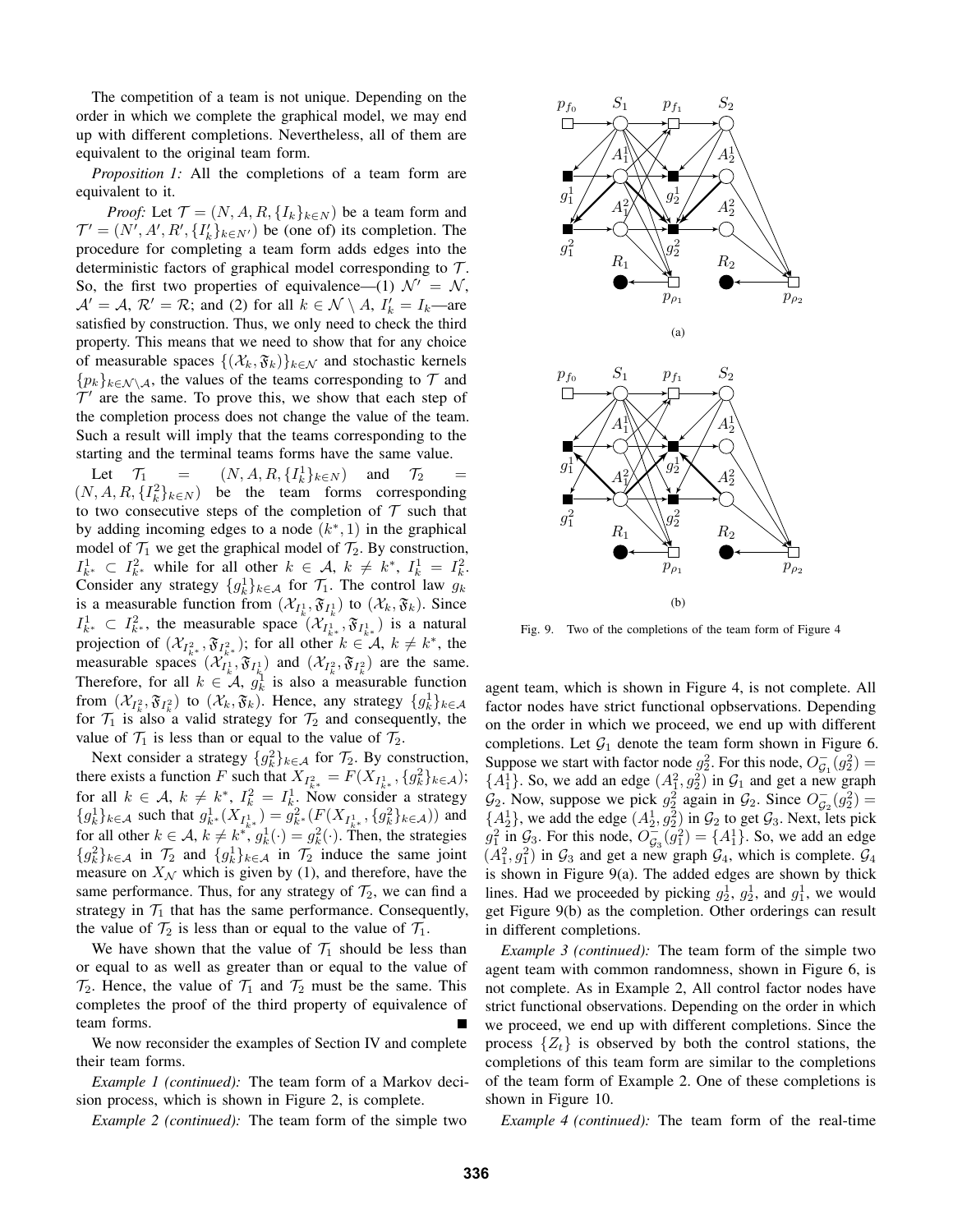

Fig. 10. One of the completions of the team form of Figure 6



Fig. 11. One of the completions of the team form of Figure 8

communication system, which is shown in Figure 8, is not complete. To complete it we can proceed as follows. Since  $M_1$  is a function of  $Y_1$ ,  $M_1$  is a strict observation at  $g_1, c_2$ and  $c_3$ . So, we add edges  $(M_1, g_1)$ ,  $(M_1, c_2)$ , and  $(M_1, c_3)$  to obtain a new graph  $\mathcal{G}_2$ . Now, in  $\mathcal{G}_2$ ,  $M_2$  is a strict observation at  $g_2$  and  $c_3$ , so we can add the edges  $(M_2, g_2)$  and  $(M_2, c_3)$ to obtain a new graph  $\mathcal{G}_3$ . The graph  $\mathcal{G}_3$  is complete and is shown in Figure 11. (The thick lines show the new edges). Had we proceeded in a different order, we could have ended with a complete graph with edges  $(\hat{S}_1, l_1)$ ,  $(\hat{S}_2, l_2)$ ,  $(\hat{S}_3, l_3)$ , instead of the edges  $(M_1, g_1)$ ,  $(M_2, g_2)$  in  $\mathcal{G}_3$ .

#### VI. SIMPLIFICATION OF SEQUENTIAL TEAM FORM

In this section, we assume that the team form that we want to simplify is complete. If not, we start with any one of its completions. The simplification of team form is based on two ideas.

1) For any control law  $g_k$ , there is no loss of optimality in ignoring the subset of available data that is independent of future rewards (rewards that depend on  $X_k$ ) given



Fig. 12. Simplification of the team form of Figure 2

 $X_{I_k}$  and  $X_k$ .

2) For any  $B \subset A$ , we consider a problem with a planner b that knows the information known to all agents in  $B$  and uses this information to compute the control laws of all agents in  $B$ . This problem with a planner is equivalent to the original problem. Furthermore, if some information is irrelevant to the planner then all agents in  $B$  can ignore that information without any loss of optimality.

Due to lack of space, we only present the first simplification here. The second simplification is presented in the extended version of this paper [21].

*Theorem 1:* Let  $\mathcal{T} = (N, A, R, \{I_k\}_{k \in N})$  be a *complete* team form and  $G = (V, F, E, D)$  its graphical model. Then, without loss of optimality, we can choose  $X_k$  according to  $X_k = g_k(X_M)$  where  $X_M = X_{I_k} \setminus (R_{\mathcal{G}}(X_R \cap \overline{X}_k))$  $X_{I_k}, X_k) \cup \{X_k\}.$ 

*Proof:* Fix the policy  $g_{-k}$  of all controllers  $k' \in A \setminus k$ . Since the  $\sigma$ -fields  $\{\mathfrak{F}_i\}_{i\in\mathbb{N}}$  are either Borelian or countably generated, the total cost conditioned on the information and control action of controller k does not depend on  $g_k$  [22]. So, we can write

$$
\mathbb{E}^{(g_k,g_{-k})}\Big\{\sum_{i\in R}X_i\big|X_{I_k},X_k\Big\}=\mathbb{E}^{g_{-k}}\Big\{\sum_{i\in R}X_i\big|X_{I_k},X_k\Big\}.
$$

Partition the set of reward variables  $X_R$  into two groups:  $X_C$  =  $X_R \cap \overrightarrow{X}_k$  and  $X_{R\setminus C}$ . Then

$$
\mathbb{E}^{g_{-k}}\Big\{\sum_{i\in R}X_i|X_{I_k},X_k\Big\} = \mathbb{E}^{g_{-k}}\Big\{\sum_{i\in C}X_i|X_{I_k},X_k\Big\} + \mathbb{E}^{g_{-k}}\Big\{\sum_{i\in R\setminus C}X_i|X_{I_k},X_k\Big\}.\tag{5}
$$

For any  $i \in R \setminus C$ ,  $X_k \nless X_i$ , thus  $P^{g_{-k}}(dX_i | X_{I_k}, X_k) =$  $P^{g_{-k}}(dX_i | X_{I_k})$ . Hence, the second term of (5) does not depend on the choice of  $X_k$ . Thus, in order to choose an optimal  $g_k$ , we only need to consider the first term of (5). By definition of deterministic irrelevant nodes, we can write

$$
\mathbb{E}^{g_{-k}}\left\{\sum_{i\in C} X_i \middle| X_{I_k}, X_k\right\} = \mathbb{E}^{g_{-k}}\left\{\sum_{i\in C} X_i \middle| X_M, X_k\right\}
$$

$$
=: F_k(X_M, X_k; g_{-k})
$$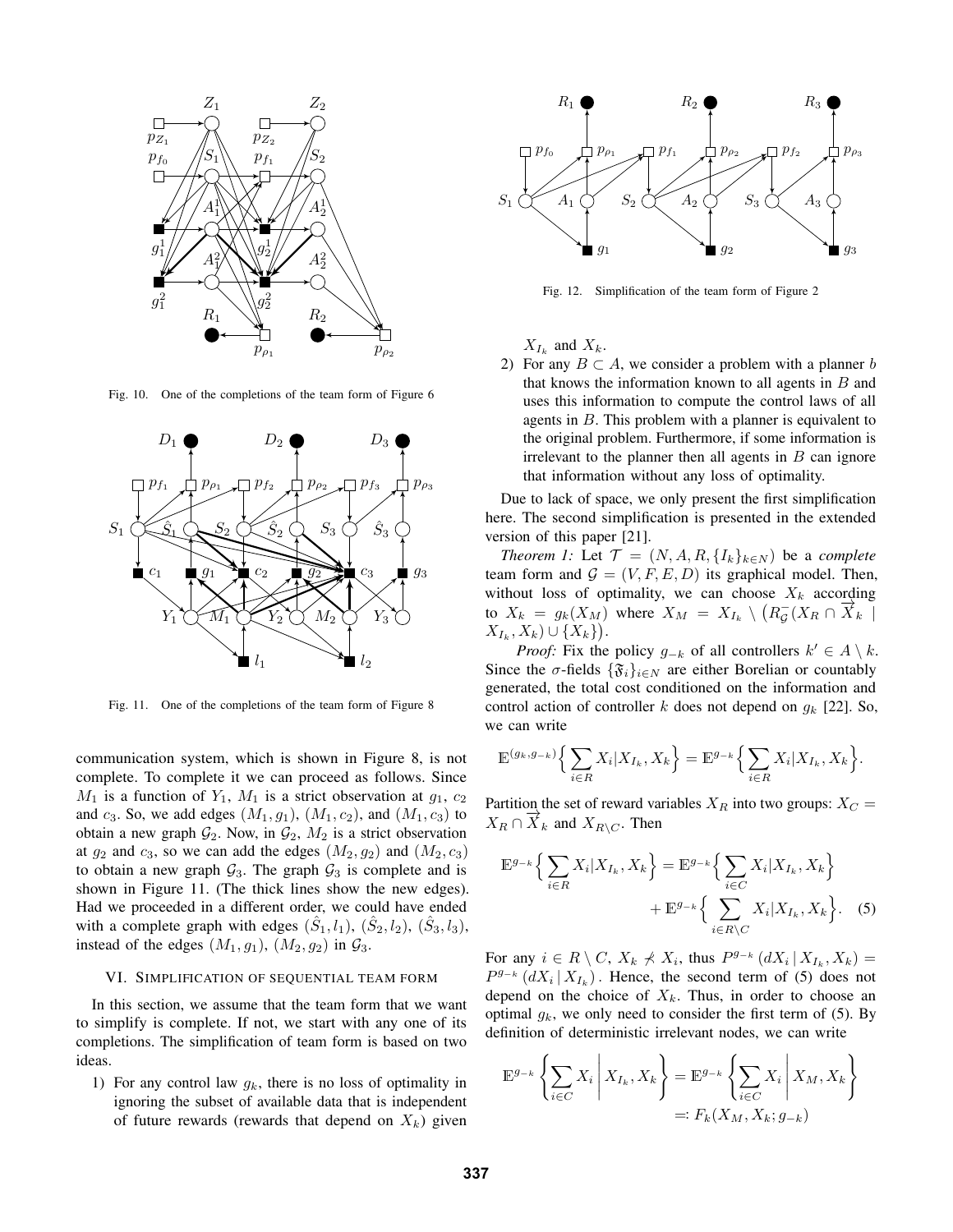

Fig. 13. Simplification of the team form of Figure 9(a)

where

$$
X_M = X_{I_k} \setminus \big(R_G^-(X_C \mid X_{I_k}, X_k) \cup \{X_k\}\big).
$$

For a fixed  $g_{-k}$ , the optimization problem at controller k is

$$
\max_{g_k} \mathbb{E}^{(g_k, g_{-k})} \left\{ \sum_{i \in R} X_i \middle| X_{I_k}, X_k \right\}
$$
  
= 
$$
\max_{g_k} \left\{ F_k(X_M, X_k; g_{-k}) \right\} + \mathbb{E}^{g_{-k}} \left\{ \sum_{i \in R \setminus C} X_i \middle| X_{I_k} \right\}.
$$

Thus, controller  $k$  has to solve

$$
\max_{g_k} F_k(X_M, g_k(X_M, X_{I_k \setminus M}; g_{-k}).
$$

By the method described in [19, Appendix], for any  $g_{-k}$  we can choose a function  $\hat{g}_k(X_M)$  that is  $\mathfrak{F}_k/\mathfrak{F}_M$  measurable such that for any  $g_k$ 

$$
F_k(X_M, g_k(X_M, X_{I_k \setminus M}; g_{-k}) \le F_k(X_M, \hat{g}_k(X_M)).
$$

Thus, without loss of optimality, we can choose a control law of the form

$$
X_k = \hat{g}_k(X_M)
$$

which proces the result of the theorem.

Theorem 1 implies that in the graphical model, we can drop the edges

$$
\{(i^0, k^1): i \in R_\mathcal{G}^-(X_R \cap \overrightarrow{X}_k \mid X_{I_k}, X_k)\}.
$$

As stated in Section III-D, deterministic irrelevant nodes can be determinied using D-separation. Thus, a team form can be simplified as follows.

Let  $\mathcal{T} = (N, A, R, \{I_k\}_{k \in N})$  be a team form and  $\mathcal{G} =$  $(V, F, E, D)$  be its graphical model. If for all f in D,  $R_{\mathcal{G}}^{-}(X_R \cap \overline{X}_{N_{\mathcal{G}}^{+}(f)}) \mid X_{N_{\mathcal{G}}(f)}) = X_{N_{\mathcal{G}}(f)}$  then  $\mathcal{T}$  is simplified and we are done. Otherwise, pick a f in  $D$  such that  $X_M = R_{\mathcal{G}}^-(X_R \cap \overline{X}_{N_{\mathcal{G}}^+(f)} | X_{N_{\mathcal{G}}}(f)) \subset X_{N_{\mathcal{G}}(f)}$ . Create a new graphical model  $G' = (V', F', E', D')$  with  $V' = V, F' = F$ ,  $\mathcal{E}' = \mathcal{E} \setminus \{(x, f) : x \in X_M\}$  and  $\mathcal{D}' = \mathcal{D}$ . If  $\mathcal{G}'$  is simplified, then stop; otherwise, repeat the above procedure with  $\mathcal{G}'$ . Since



Fig. 14. Simplification of the team form of Figure 10

the number of edges in the graphical model are finite, the above process, which removes edges from the graph at each step, will always terminate. Theorem 1 implies that the team form  $T'$  corresponding to the terminal graphical model is equivalent to T. Thus,  $T'$  is a simplification of T.

We now reconsider the examples of Section IV and simplify their team forms.

*Example 1 (continued):* Let  $G_1$  be the team form shown in Figure 2. Start with factor node  $g_3$ . The irrelevant nodes for  ${R_3}$  given  $X_{N_{\mathcal{G}_1}(g_3)}$  are  ${S_1, A_1, S_2, A_2}$ . So, remove the edges  $(S_1, g_3)$ ,  $(\dot{A}_1, g_3)$ ,  $(S_2, g_3)$ ,  $(A_2, g_3)$  and label the new graph  $\mathcal{G}_2$ . Now, pick factor node  $g_2$  in  $\mathcal{G}_2$ . The irrelevant nodes for  $\{R_2, R_3\}$  given  $X_{N_{\mathcal{G}_2}(g_2)}$  are  $\{S_1, A_1\}$ . So, remove the edges  $(S_1, g_2)$ ,  $(A_1, g_2)$  and label the new graph  $\mathcal{G}_3$ .  $\mathcal{G}_3$  is shown in Figure 12. No control factor nodes in  $\mathcal{G}_3$  have any irrelevant observations. This graphical model corresponds to a team form where control actions are chosen according to

$$
A_t = g_t(S_t).
$$

Thus, we have obtained the structural result for MDP [23] using the above process.

*Example 2 (continued):* We start with the completion shown in Figure 9(a). Label the corresponding graphical model be  $G_1$ . Start with factor node  $g_2^2$ . The irrelevant nodes for  $R_2$  given  $X_{N_{\mathcal{G}_1}(g_2^2)}$  are  $\{S_1, A_1^1, A_1^2\}$ . So, remove the edges  $(S_1, g_2^2)$ ,  $(A_1^1, g_2^2)$ , and  $(A_1^2, g_2^2)$  from  $\mathcal{G}_1$  and label the resulting graph  $\mathcal{G}_2$ . Now, pick factor node  $g_2^1$  in  $\mathcal{G}_2$ . Remove the edges  $(S_1, g_2^1)$ ,  $(A_1^1, g_2^1), (A_1^2, g_2^1),$  which are the edges from the irrelevant nodes, from  $\mathcal{G}_2$  and label the resultant graph  $\mathcal{G}_3$ , which is shown in Figure 13. In the corresponding team form, control actions are chosen according to

$$
A_t^1 = g_t^1(S_t), \quad A_t^2 = g_t^2(S_t, A_t^1).
$$

*Example 3 (continued):* Proceeding in a manner similar to Example 2, we obtain a simplified graph shown in Figure 14. In the corresponding team form, control actions are chosen